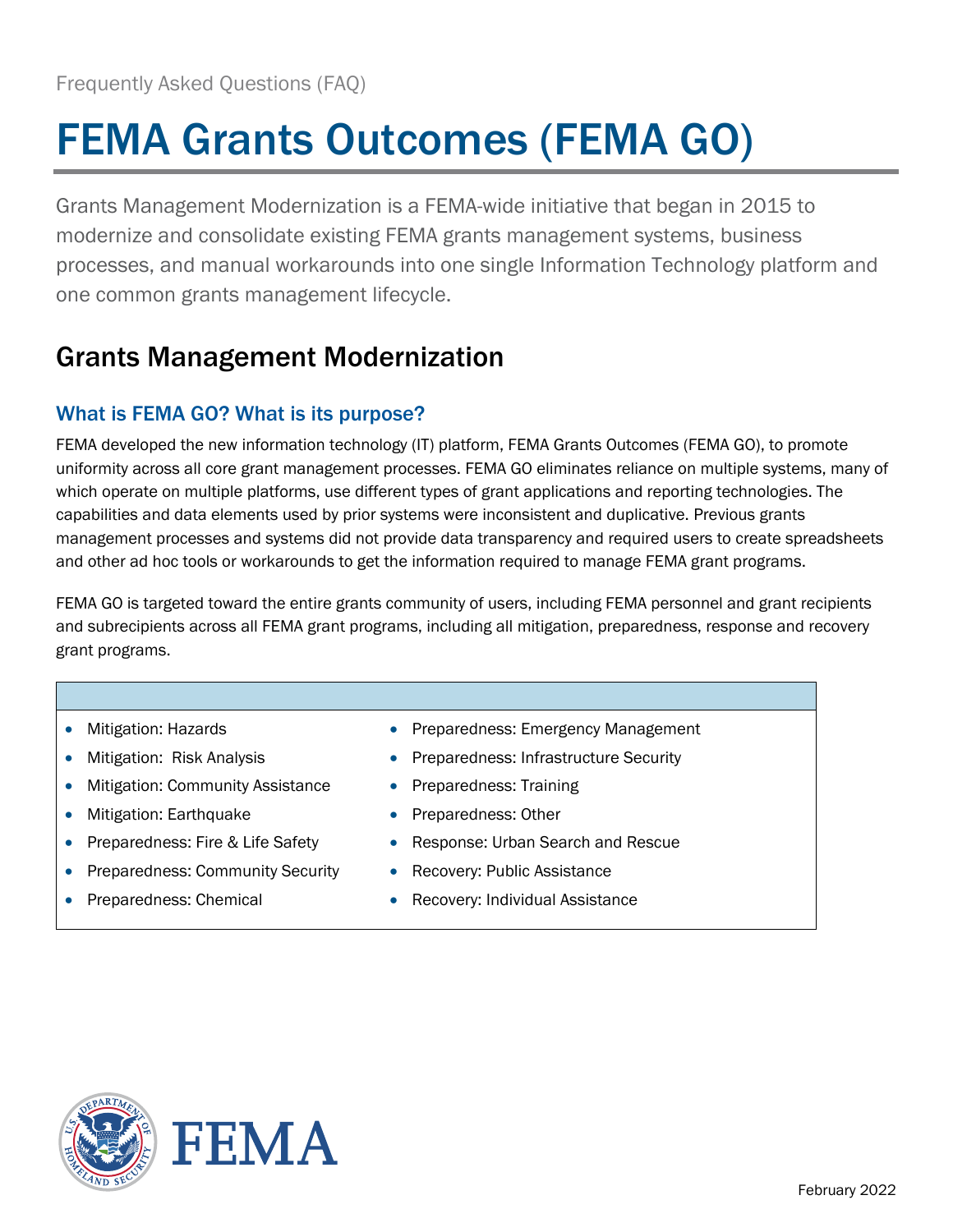### What are expected outcomes of FEMA GO?

FEMA GO transforms the way FEMA manages grants and strengthens FEMA ability to execute its mission through a user-centered, business-driven approach, consistent with the following key objectives:

- **Simplify grants management lifecycle process;**
- **IMPROVE 19 Improve timeliness of funding to support survivors and facilitate community resiliency;**
- **IMPROVE ALLOCATION OF GRANGE ACCOVERGENCY METABLE INCOCOVERGENCY IMPLY** allocation of grand in the unity:
- **Enhance FEMA ability to achieve equitable outcomes for our recipient communities;**
- Streamline and improve business performance through business process and decision-making improvement;
- **IMPROVE business intelligence and decision-making by increasing access to data;**
- **Facilitate compliance with regulations and statutes;**
- **Reduce sustainment costs by consolidating legacy systems into a single IT platform; and**
- Execute a user-centric, business-driven approach to grants transformation founded on active engagement with all grants stakeholders.

### How will FEMA GO impact state, local, tribal and territorial applicants?

Some state, local, tribal and territorial (SLTTs), nonprofit and government entities use their own internal grants management system, as well as FEMA legacy grant management systems. FEMA continues to work with them to ensure that requirements and needs are considered throughout FEMA GO's development, with the intention of users primarily using FEMA GO instead of their own systems or the legacy grant management systems.

### What additional information is available about FEMA GO?

FEMA GO has a public-facing site containing more information and training materials [here on the FEMA.gov website.](https://www.fema.gov/grants/guidance-tools/fema-go) You can also follow [@FemaGrants](https://twitter.com/FEMAGrants?ref_src=twsrc%5Egoogle%7Ctwcamp%5Eserp%7Ctwgr%5Eauthor) on Twitter and [FEMA | LinkedIn](https://www.linkedin.com/company/fema) to learn about important grant-related information.

### Development

### Why did FEMA start with the Assistance to Firefighters Grant program?

FEMA identified the Assistance to Firefighters Grant (AFG) program as a good program to start development for FEMA GO for the following reasons:

- The legacy grants management system for AFG, eGrants, provided grants functionality to three grant programs that sent funding directly to recipients who will manage the project funded by the grant. This same functionality needed to be replicated for other FEMA grants;
- eGrants was one of oldest FEMA grants management systems and expensive to maintain; and
- The program used multiple cross-cutting business functions and laid the foundation for other FEMA grant programs.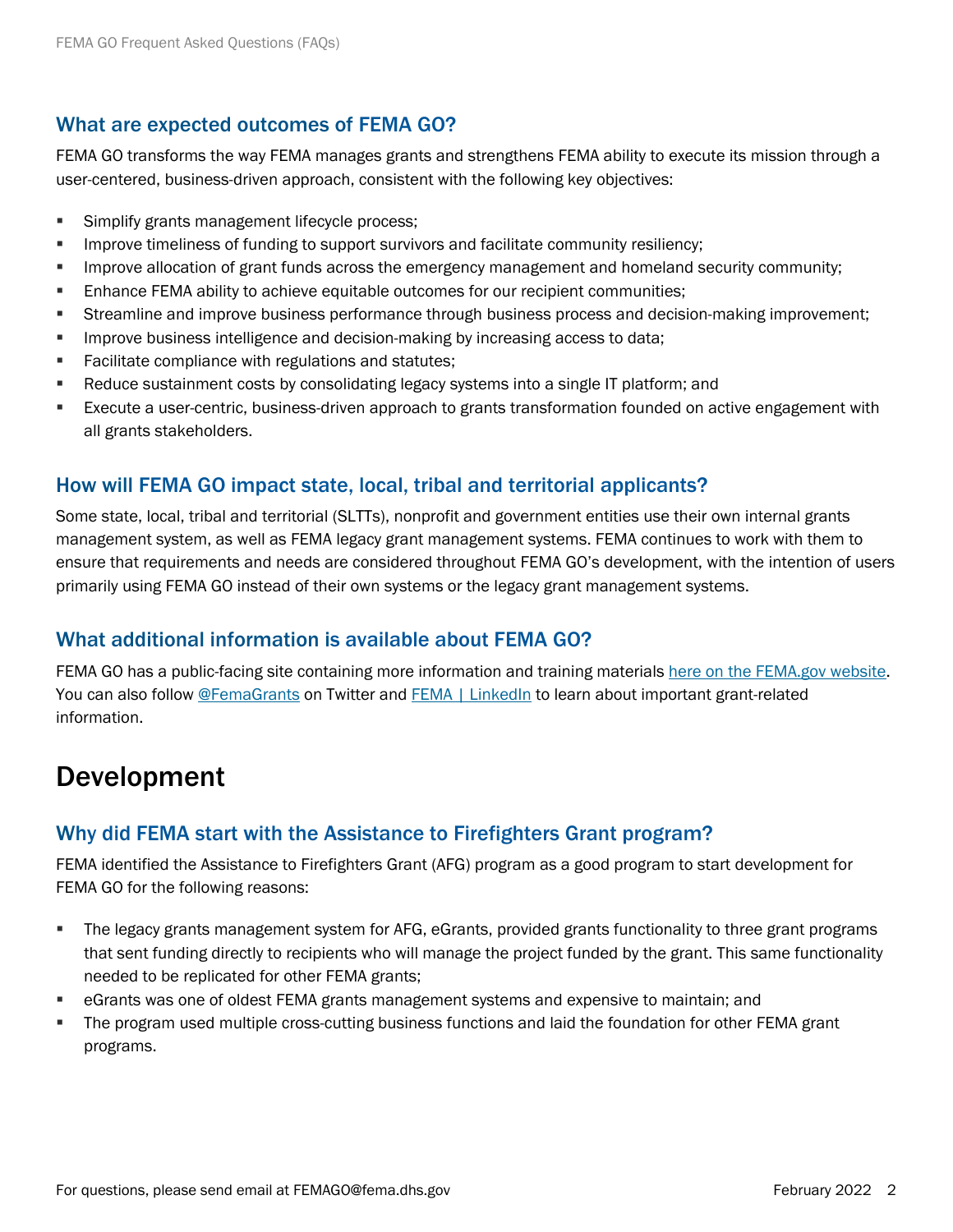The legacy system's business functions covered all phases of the grants management lifecycle: pre-award, award, post-award, closeout and post-closeout.

#### What systems and/or grants programs were developed next?

The FEMA GO development team used the functions that had been built for AFG to quickly configure the system to support the Assistance to Firefighters Grant – COVID19 Supplemental Program (AFG-S), funded in response to the pandemic emergency. Simultaneously, the FEMA GO team started work on two Hazard Mitigation grant programs: the Flood Mitigation Assistance (FMA) Grant Program, and the Building Resilient Infrastructure and Communities (BRIC) Grant Program. These mitigation grant programs provide funding to the states, which then passes money to subrecipients who manage the projects funded by the grant.

The Fire grants provide funding directly to grant recipients. Mitigation's BRIC and FMA grant programs pass grant funding through the recipient to underlying local jurisdictions to execute projects funded by the grant. Both funding routes provide a foundation of reusable, configurable FEMA GO capacity that enable us to more quickly bring more FEMA grant programs into the FEMA GO system. FEMA plans to open funding opportunities for additional 25 nondisaster grant programs in FEMA GO during Fiscal Year2023.

### Will other FEMA systems undergoing modernization efforts be compatible with FEMA GO?

Yes. There are currently three major IT modernization efforts underway within FEMA.

- The Financial Systems Modernization improves the Integrated Financial Management Information System, which is the FEMA legacy financial management system.
- The Enterprise Data Analytics Modernization Initiative (EDAMI) provides enhanced access to FEMA data to improve the Agency's data-driven decision-making.
- A modernization of the NEMIS (National Emergency Management Information System) system will enhance FEMA's Individual Assistance program's ability to provide rapid, holistic and integrated support to individuals, and to more quickly respond to changing administrative and agency priorities for helping individuals impacted by disasters by replacing the aging and fragile Individual Assistance system in parallel with the FEMA GO development effort.
- A fourth modernization initiative, the National Flood Insurance Program Modernization (commonly referred to as "PIVOT"), was completed in 2021.

Due to the interrelated functions and needs for these efforts, FEMA GO stays connected with modernization programs and actively works in concert with their program management offices. Doing this ensures seamless integration and compatibility between these systems as each one moves toward a new solution. Ultimately, end users will experience enhanced functionality and greater overall satisfaction with the administration of their grants.

### What planned capabilities will be built into FEMA GO?

FEMA GO is being built to perform all business functions that fall within all five phases of the Grants Management Lifecycle: pre-award, award, post-award, closeout and post-closeout. Any functionality that is needed to complete grant work will fall within the scope of this initiative.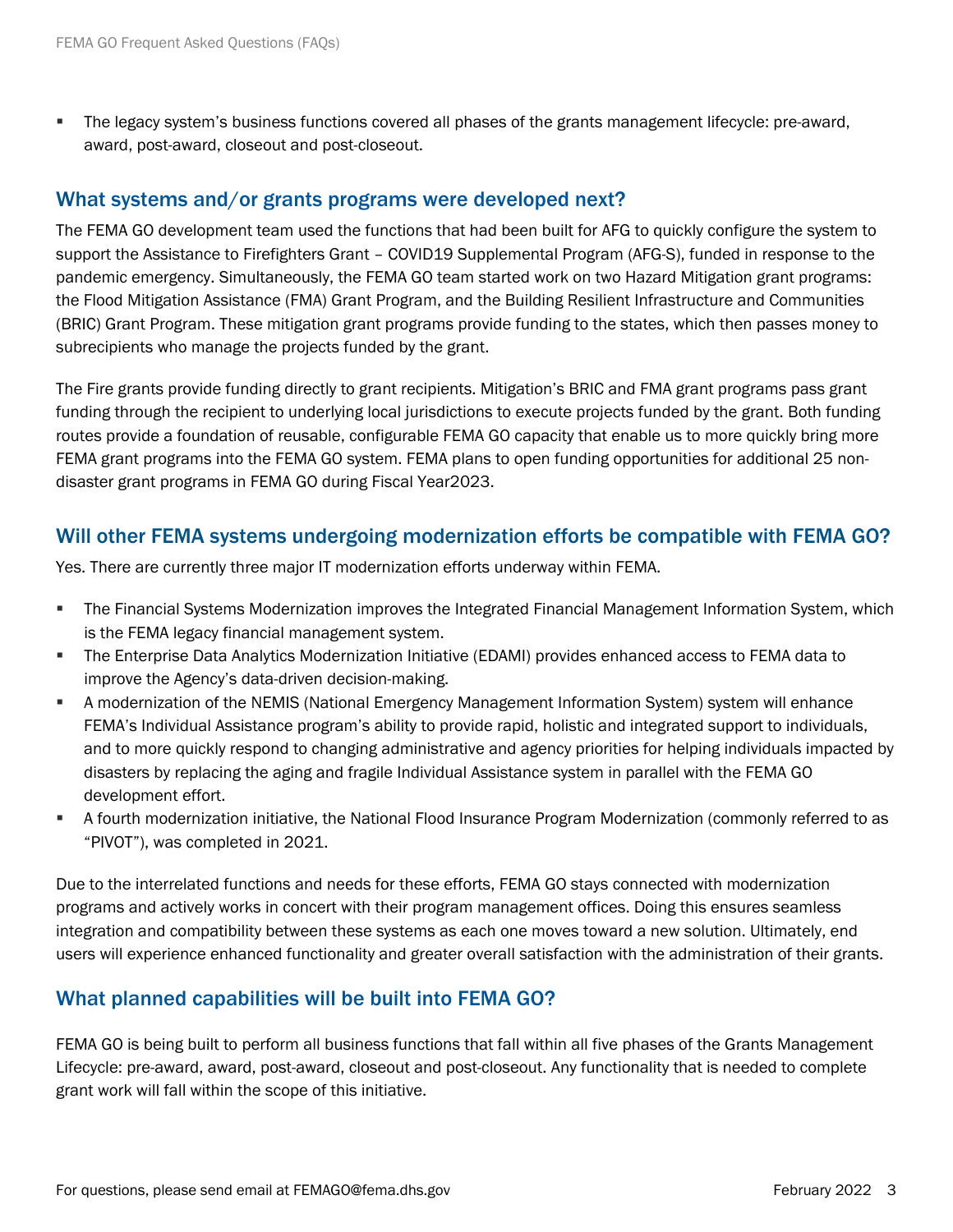The following chart explains basic functionality built in the system:

| Developed<br>Functionality                   | <b>User Capabilities</b>                                                                                                                                                                                                                                                                                                                                                                                                                                                                                                                                                                                                                                             |
|----------------------------------------------|----------------------------------------------------------------------------------------------------------------------------------------------------------------------------------------------------------------------------------------------------------------------------------------------------------------------------------------------------------------------------------------------------------------------------------------------------------------------------------------------------------------------------------------------------------------------------------------------------------------------------------------------------------------------|
| Application<br>development<br>and submission | Accept applications for FEMA grant programs through easy-to-use web-based forms.<br>п<br>Enable multiple sub-applicant submissions supporting a variety of project types.<br>п<br>Applicants can review subapplications.<br>п<br>Enable collaboration within the applicant organization or with FEMA on an application.<br>п<br>Near real-time view for FEMA users to provide enhanced technical assistance to applicant.<br>$\blacksquare$<br>Rapidly open new funding opportunities for supported programs.<br>٠<br>Extend reusable budget component to expand the ability of FEMA GO to handle a variety of<br>٠<br>cost data structures which reduce complexity. |
| Pre-award<br>reviews                         | Enable competitive peer and program review of applications received.<br>п<br>Enable fully virtual peer reviews to support grant review and award during the pandemic.<br>٠<br>Minimize Operations and Maintenance support for panel review events by automating a<br>$\blacksquare$<br>paper-based process.<br>Provide Web-based pre-award program, financial, legal and compliance review workflows.<br>٠<br>Complete system integration between FEMA GO and the legacy Environmental and Historic<br>٠<br>Preservation system to enable Environmental Planning and Historic Preservation<br>compliance reviews.                                                    |
| Award                                        | Enable funding obligation and approval through an integration with the financial system.<br>п<br>Ensure legislatively required Congressional notifications occur prior to award.<br>٠<br>Provide automatic notifications to the applicant when an award is approved.<br>٠                                                                                                                                                                                                                                                                                                                                                                                            |
| Reporting                                    | Complete requirements for financial reporting and report reviews.<br>п<br>Enable program process reporting and report reviews.<br>٠                                                                                                                                                                                                                                                                                                                                                                                                                                                                                                                                  |
| Award<br>Management                          | Enable recipient's ability to submit requests for period of performance, scope, and budget<br>$\blacksquare$<br>amendments.<br>Enable recipient ability to request and receive payment.<br>٠<br>Reduce risk of improper payments.<br>π<br>Enhance monitoring of grant awards.<br>٠                                                                                                                                                                                                                                                                                                                                                                                   |
| Sub-<br>Organization<br>Management           | Create reusable subrecipient/non-FEMA user roles and permissions model.<br>٠<br>Extend organization management to entities not in SAM.gov.<br>п<br>Improve performance of recipient user management.<br>٠<br>Enable recipient's ability to easily implement effective internal controls for subrecipients.<br>п<br>Open FEMA GO prior to funding opportunity for subapplicants to register and create<br>٠<br>organizations, mitigating technical risks during application period.                                                                                                                                                                                   |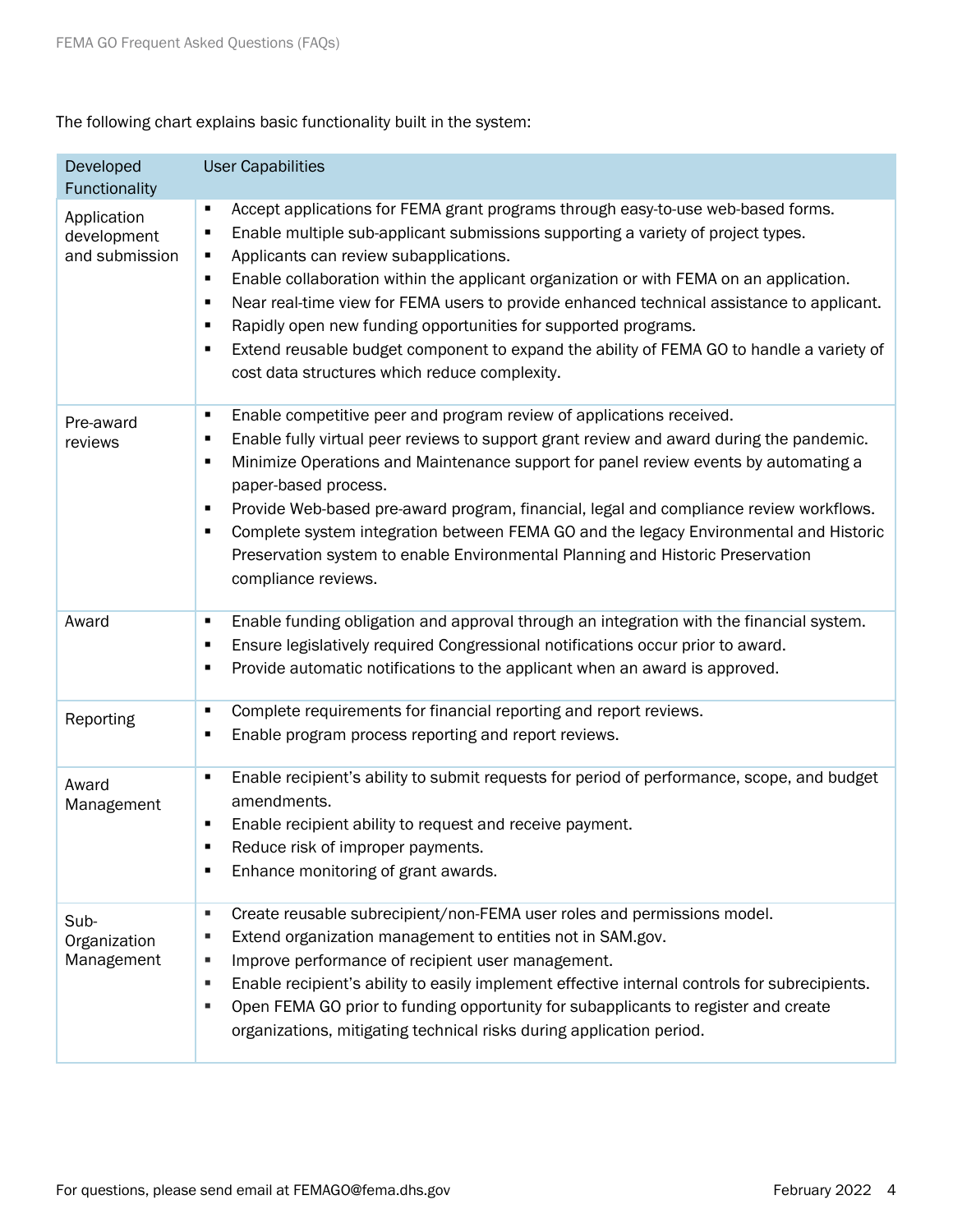### What systems and/or grants programs are to be developed next?

FEMA is gathering business requirements across all grant programs to plan for future system development efforts. The program has a FEMA GO Product Roadmap to deliver new products and features in the system over a 12-month period. Roadmap planning is a fully collaborative effort with key stakeholders, including the FEMA grant programs, programmatic subject matter experts, and external stakeholders (including FEMA applicants and recipients) that meet quarterly to recommend prioritization of programs and functionality being integrated into FEMA GO.

Currently, our top priorities remain development of remaining post-award functionality, including ability to close out grants and onboarding all remaining non-disaster grant programs. At the same time, we will complete design of preaward consultative project development functions needed for Public Assistance and additional Hazard Mitigation disaster grants to comply with the [Robert T. Stafford Act](https://www.fema.gov/disaster/stafford-act) requirements, and to provision Individual Assistance Community Support Services grants, including Disaster Case Management and Disaster Unemployment Assistance.

### Stakeholder Engagement

### How does Grants Modernization Management engage its stakeholders?

FEMA develops FEMA GO using an incremental, iterative approach to delivering high-quality software with frequent deliveries to ensure value throughout the process for its stakeholders. We value working collaboratively with ability to incorporate user feedback to respond to change.

In 2015-2016, FEMA conducted extensive stakeholder outreach sessions across the country, with FEMA regional offices, states, tribes and other interested stakeholders to capture how these groups manage grants to create a streamlined and unified grants management experience for all FEMA grant programs that will look and behave the same every time a stakeholder comes to FEMA for a grant.

FEMA took extensive notes from those outreach sessions and used that feedback to develop a grants management lifecycle that captures 43 unique business functions across all grant lifecycle phases. FEMA GO will simplify the customer experience in the system, by developing standard, less complex workflows to support those 43 business functions across the entire grants management lifecycle.

As FEMA builds capability in the system, functionality is validated with users through progressive demonstrations, click-through prototypes and retrospectives, or hot washes. Users can participate in user acceptance testing (UAT) where developers use business requirements to build a prototype and work with users to test the prototype to ensure it functions properly. After testing, FEMA will make the functionality available for users in FEMA GO.

FEMA conducted three FEMA GO usability and design surveys to solicit feedback from all FEMA GO stakeholders, including internal FEMA employees and registered FEMA GO users. The results of these surveys are integral to the User Experience (UX) design approach that FEMA GO employs in its system design, testing and delivery. UX design helps ensure that we are achieving Agency and program strategic objectives to reduce complexity, simplify grant management processes, and make FEMA programs more accessible to applicants.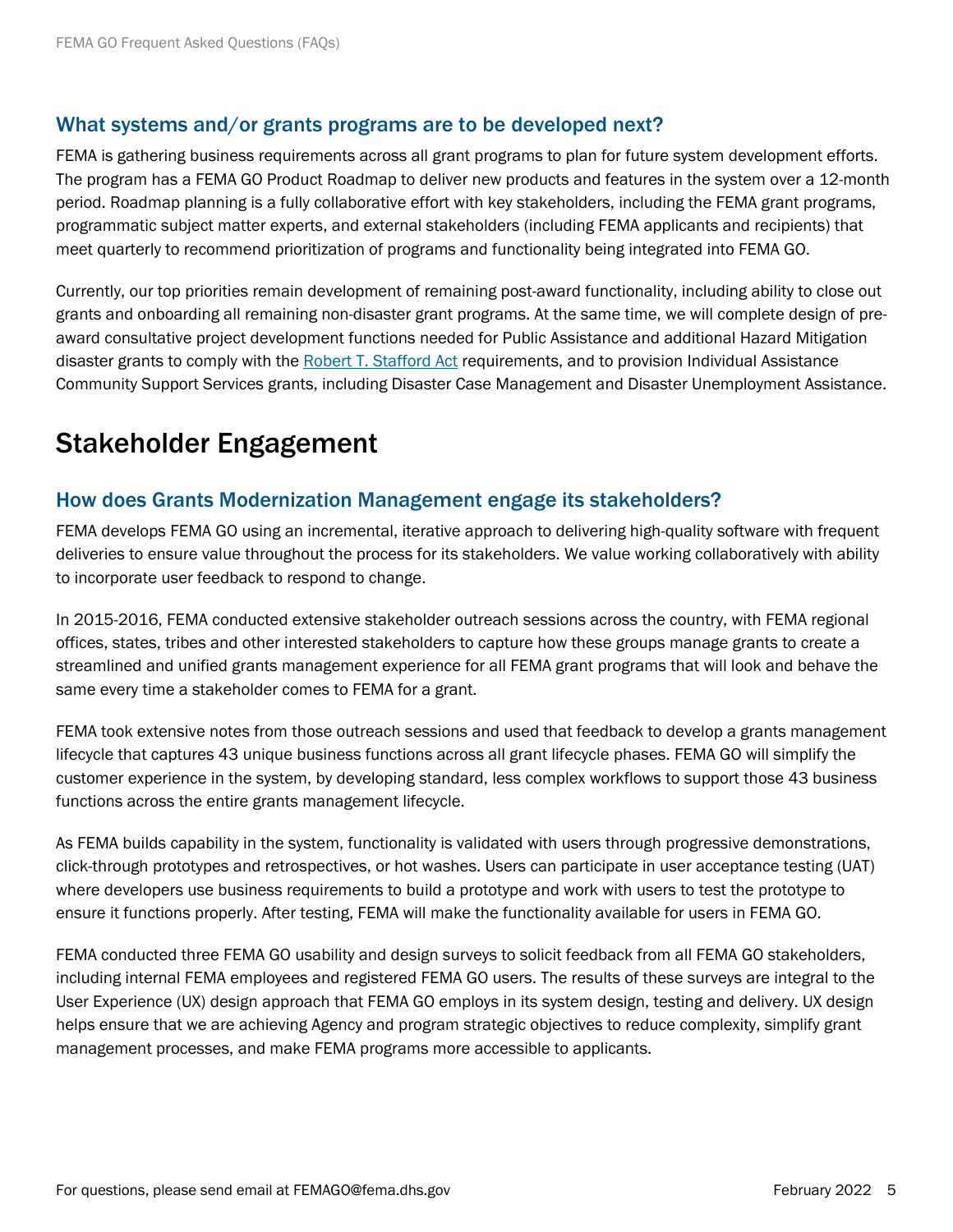FEMA facilitates multiple working groups, user research interviews, and outreach sessions to keep stakeholders informed about the development of FEMA GO. For more information or to get involved with the planning efforts, please email [FEMAGO@fema.dhs.gov.](mailto:FEMAGO@fema.dhs.gov)

### **Transition**

### What is happening to the other Grants systems? How is FEMA socializing this transition?

The previous grants systems' functionalities and business processes will be modernized and developed in FEMA GO. The systems will be decommissioned once FEMA GO is at full operating capacity and the grants and data in the legacy system are migrated to FEMA GO. Users of FEMA's legacy grants management systems will transition to FEMA GO as grant programs migrate onto the new platform. FEMA will socialize training opportunities with users to support the transition.

### Will FEMA GO provide resources to guide applicants through the grants application process?

Yes. To successfully transition all FEMA grant recipients, applicants and users to FEMA GO, FEMA continues to develop guides and training materials to create a more user-friendly and customer-centric experience.

### Will FEMA provide training for FEMA GO?

Yes. FEMA GO has a comprehensive training program for all stakeholders using the system. The FEMA grant programs will offer training webinars to their users. FEMA developed system user guides for the fire and mitigation grant programs and are located on [fema.gov.](https://www.fema.gov/grants/guidance-tools/fema-go) FEMA will add additional user guides as new functionality is available and when new grant programs get built in FEMA GO.

The goal is to make FEMA GO user-friendly and intuitive to eliminate or reduce the need for extensive training. The training team will continue to work with system developers to provide training following the initial deployment for each functionality and then in an on-going, as-needed basis. FEMA also will produce training materials and guides for users. The training program will cover each phase of the grant lifecycle.

Training priorities are determined by each of FEMA's grant programs and may be subject to change as the virtual training environment is developed and aligned with new FEMA GO capabilities.

### Are there data analytics and reporting resources or tools available?

Yes, but the current functionality is only available to a specific set of users. FEMA GO provides reporting and analytic data through data hubs accessible to data analysts in the FEMA Headquarters and Regional Offices. FEMA GO will continue to enhance access to grants data and will, ultimately, integrate with the EDAMI system that will support the full analytics community, including non-FEMA users for data sets that have been cleared for public access, through integrated access to FEMA data through powerful analytics tools.